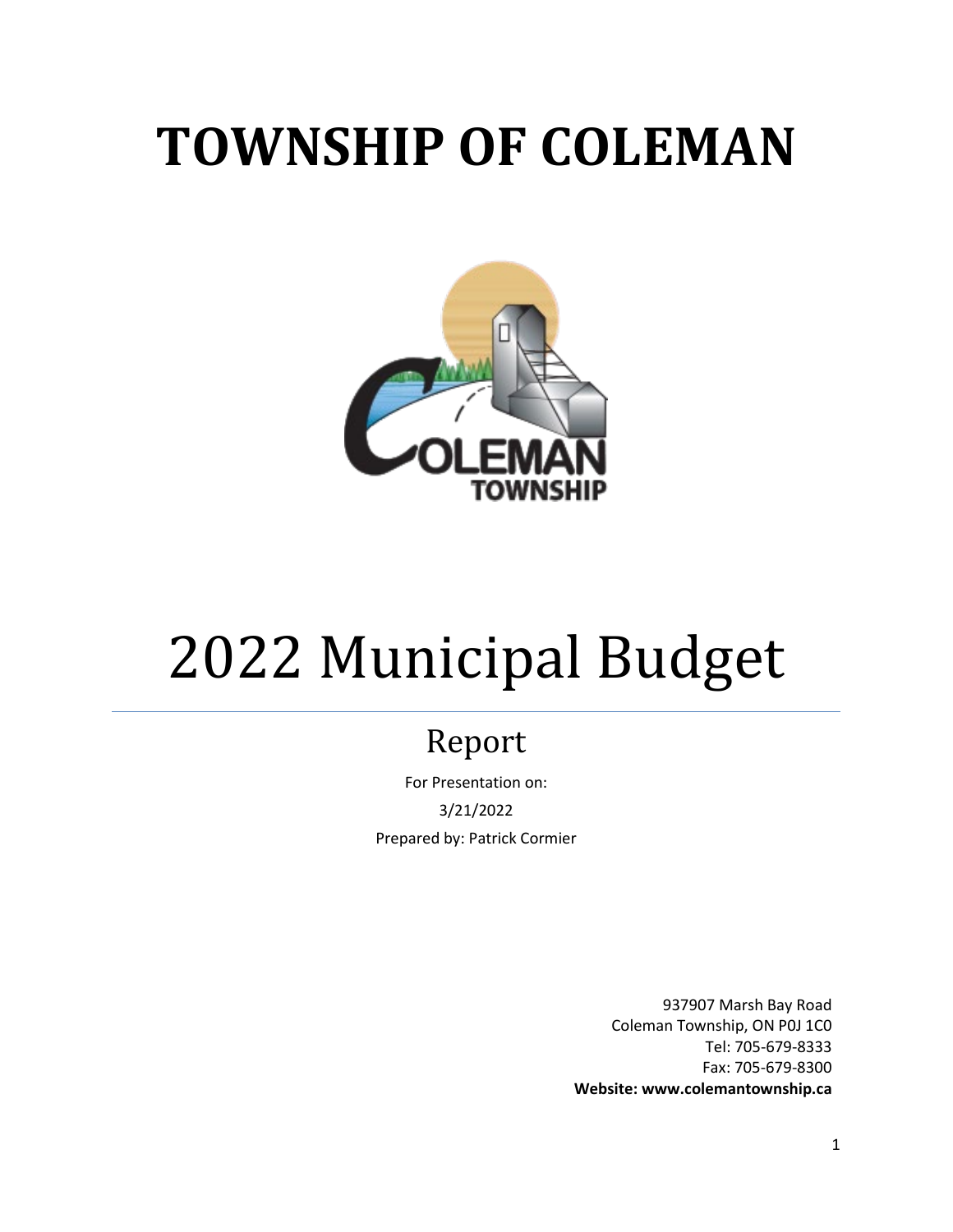# **Township of Coleman** 2022 Budget Proposal Presentation to Council

## **TABLE OF CONTENTS**

Appendix A: 2022 Project and Capital Expenditures Budget Summary

Appendix B: 2022 Donation Budget

Appendix C: 2022 Tax Levy and Tax Rate Schedule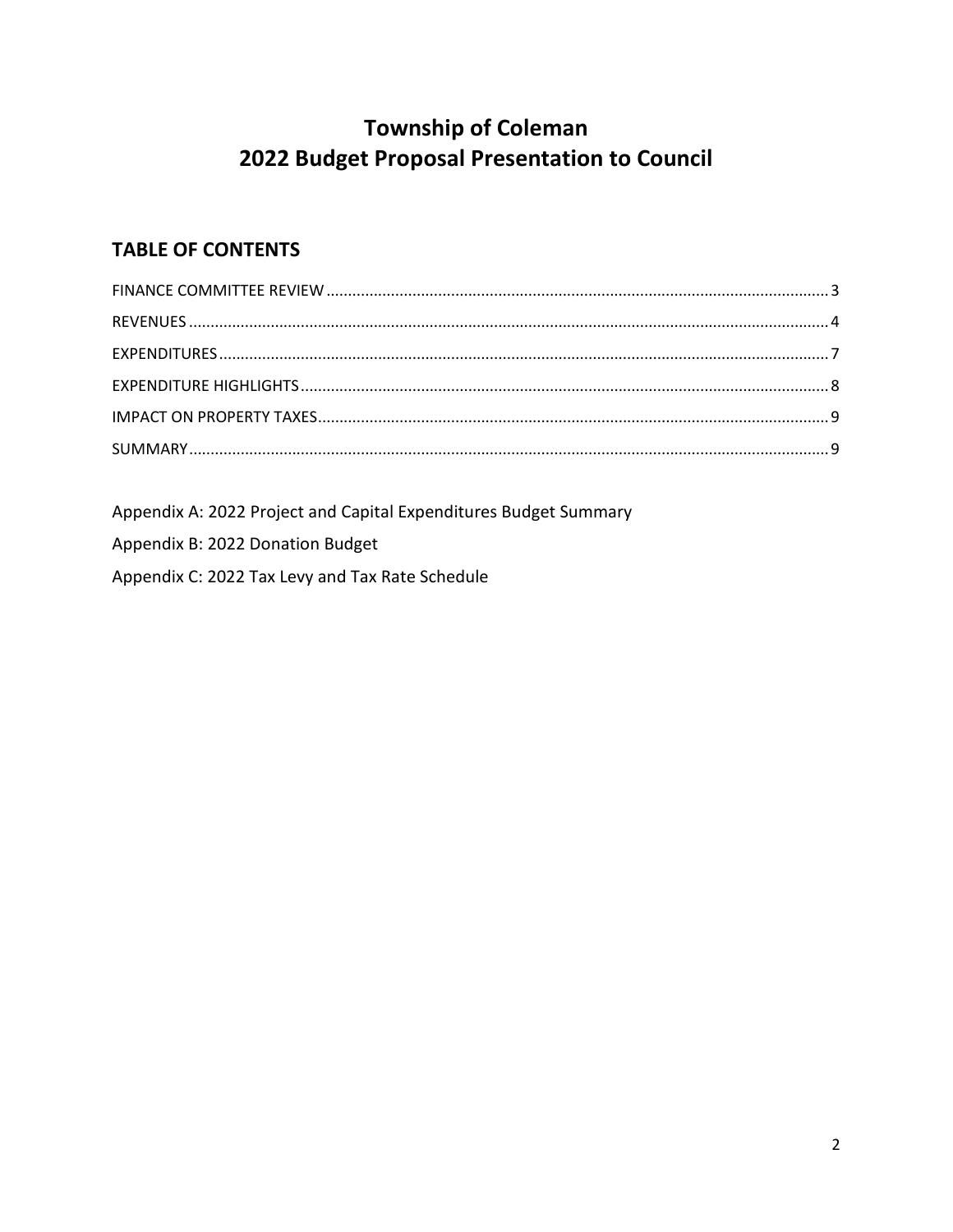#### <span id="page-2-0"></span>**FINANCE COMMITTEE REVIEW**

The Finance Committee has prepared the 2022 Township of Coleman municipal budget, and are tabling this proposed Budget for Council review and comment. The Committee's priority was a restraint on spending while keeping mindful of the need to maintain infrastructure, services and programs residents expect and deserve.

One of the challenges that the committee went through was to present Council with a comparative budget to past years with a view of including and excluding the large expenditure namely Larose Bridge Project.

The 2022 budget proposal maintains the current level of services, infrastructure upgrades while maintaining existing municipal tax rates to our tax payers.

*Note: The Committee recognizes the impacts that COVID-19 Pandemic has had on municipal operations; however, has substantially planned for a "business-as-usual" approach, given the uncertainty of the evolving situation. Staff along with the finance committee will closely monitor the 2022 financial monthly reports to ensure the Municipality sustains desired levels of services, and will make recommendations to Council based on information presented throughout the year.* 

| 2022 Proposed Budget      |             |  |  |  |  |  |  |
|---------------------------|-------------|--|--|--|--|--|--|
| <b>Total Revenue</b>      | \$4,696,965 |  |  |  |  |  |  |
| Expenditures:             |             |  |  |  |  |  |  |
| - Operating               | \$1,326,966 |  |  |  |  |  |  |
| - Capital/ Projects       | \$3,369,999 |  |  |  |  |  |  |
| <b>Total Expenditures</b> | \$4,696,965 |  |  |  |  |  |  |
| <b>Variance</b>           |             |  |  |  |  |  |  |

2022 Overall Proposed budget (excluding education) is as follows: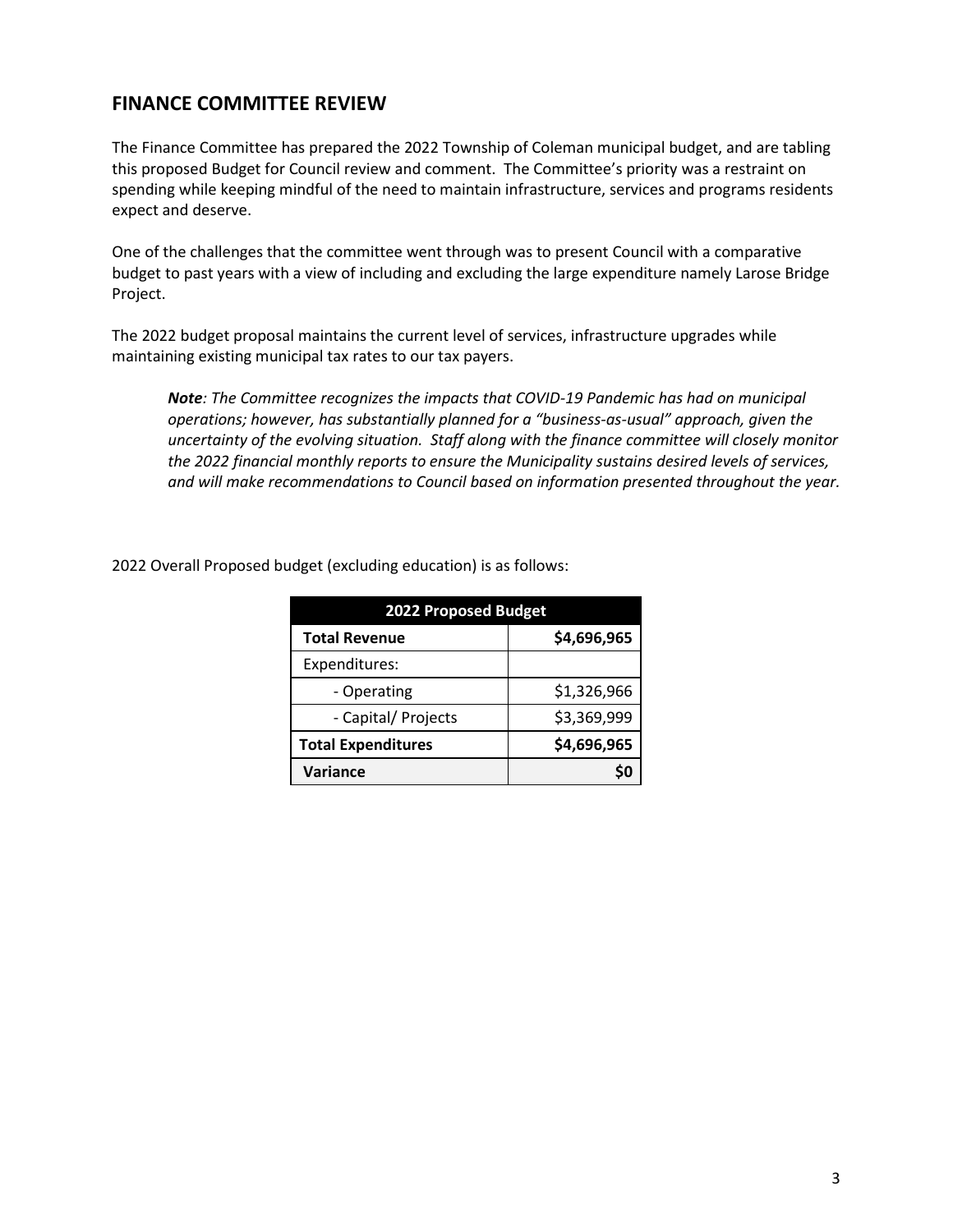### <span id="page-3-0"></span>**REVENUES**

2022 Breakdown of Revenues, and illustration with Bridge

| 2022 Proposed Budget              | <b>Forecasted Revenue</b> |           |        |  |  |  |
|-----------------------------------|---------------------------|-----------|--------|--|--|--|
|                                   |                           | Revenue   | %      |  |  |  |
| <b>Municipal Taxation</b>         |                           | 1,437,150 | 30.60% |  |  |  |
| Water, Septic & Local Improvement |                           | 48,000    | 1.02%  |  |  |  |
| <b>User Charges</b>               |                           | 74,200    | 1.58%  |  |  |  |
| Grants                            |                           | 3,018,545 | 64.27% |  |  |  |
| <b>Other Revenues</b>             |                           | 118,500   | 2.52%  |  |  |  |
| Total                             |                           | 4,969,965 | 100%   |  |  |  |

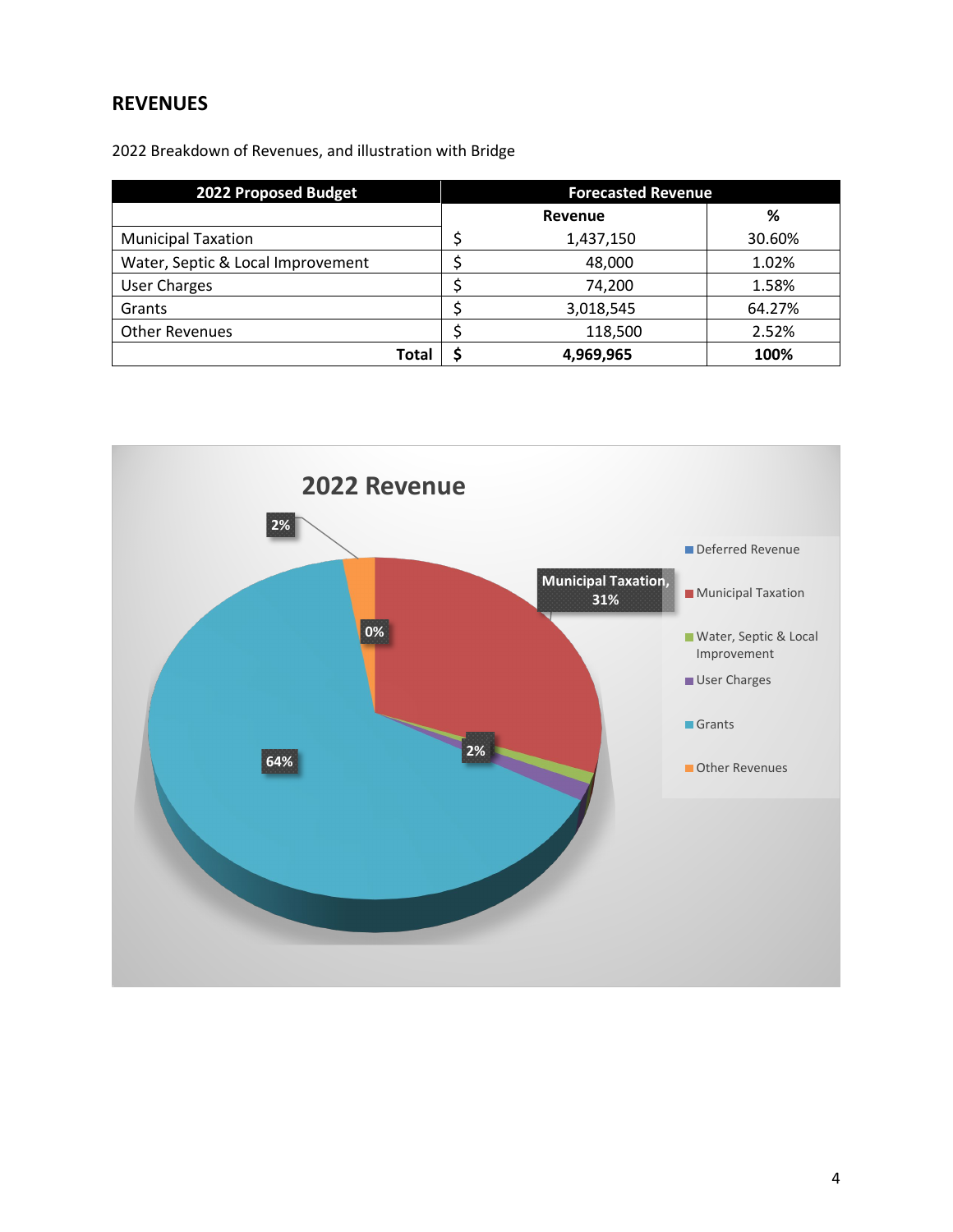#### **SOURCES OF REVENUE**

#### OCIF

The Ontario Community Infrastructure Fund (OCIF) 2022 allocation is **\$100,000**. This has double compared to previous years as the new minimum funding amount has increased to \$100,000 These funds are used per the terms and conditions of the formula-based funding agreement – roads, bridges, water and wastewater treatment.

#### OMPF

The government is maintaining the current allocation structure of the OMPF. This means four grant components of OMPF is providing the same level of support as in 2021. The allocation increased by \$2,400, from \$166,600 in 2021 to **\$169,000** in 2022.

OMPF is a provincial unconditional grant, and is used to address challenges faced by northern and rural communities, as well as to assist municipalities with social program costs and rural communities with high policing costs.

#### Gas Tax

The 2022 Gas Tax Fund (GTF) is **\$37,741** which is back to normal levels. In 2021, Gas Tax was doubled to help assist with pressures related to COVID-19. Gas Tax payments are allocated towards the ongoing Road Resurfacing Program.

The GTF is a permanent, indexed fund provided directly to municipalities, flowing through provinces and territories to support strategic infrastructure investments. It provides over \$2 billion annually for local priorities, and is allocated on a per-capita basis for provinces, territories and First Nations. Funds must be used in accordance with the terms of the current Gas Tax Fund Administrative Agreement.

#### Rural and Northern Funding Stream of the Investing in Canada Infrastructure Program (ICIP)

The Township is utilising this funding for the Larose Bridge. The Federal government will contribute up to 60% for eligible costs up to a maximum of \$2,993,615; the Province will contribute up to 33.33% for eligible costs, up to a maximum of \$1,662,953; and the Municipal contribution is 6.67% of remaining eligible costs or \$332,790. In 2022, the remaining amount to recover from the grant is \$2,575,453.

#### Main Street Revitalization Funding

In 2019, the Township of Coleman received **\$38,172.00** from the Main Street Revitalization Fund. The following projects. In 2019, Council adopted a resolution supporting the following allocations:

- 1. Exterior covered entryway over community hall entrance;
- 2. Accessible doors, hardware and access slopes;
- 3. Creation of flowerbeds, landscaping, picnic areas.
- 4. Installation of ramps for community gazebo for accessibility

Projects number 1 and 2 were tendered in 2019 without receipt of any bids. Council approved the completion of designed drawings for each entryway, and the project was to be retendered in 2020 without success. Staff shortages and the COVID-19 Pandemic prevented re-tendering from occurring in 2021. This allocation will have to be paid back to AMO who administered the program on behalf of the Government.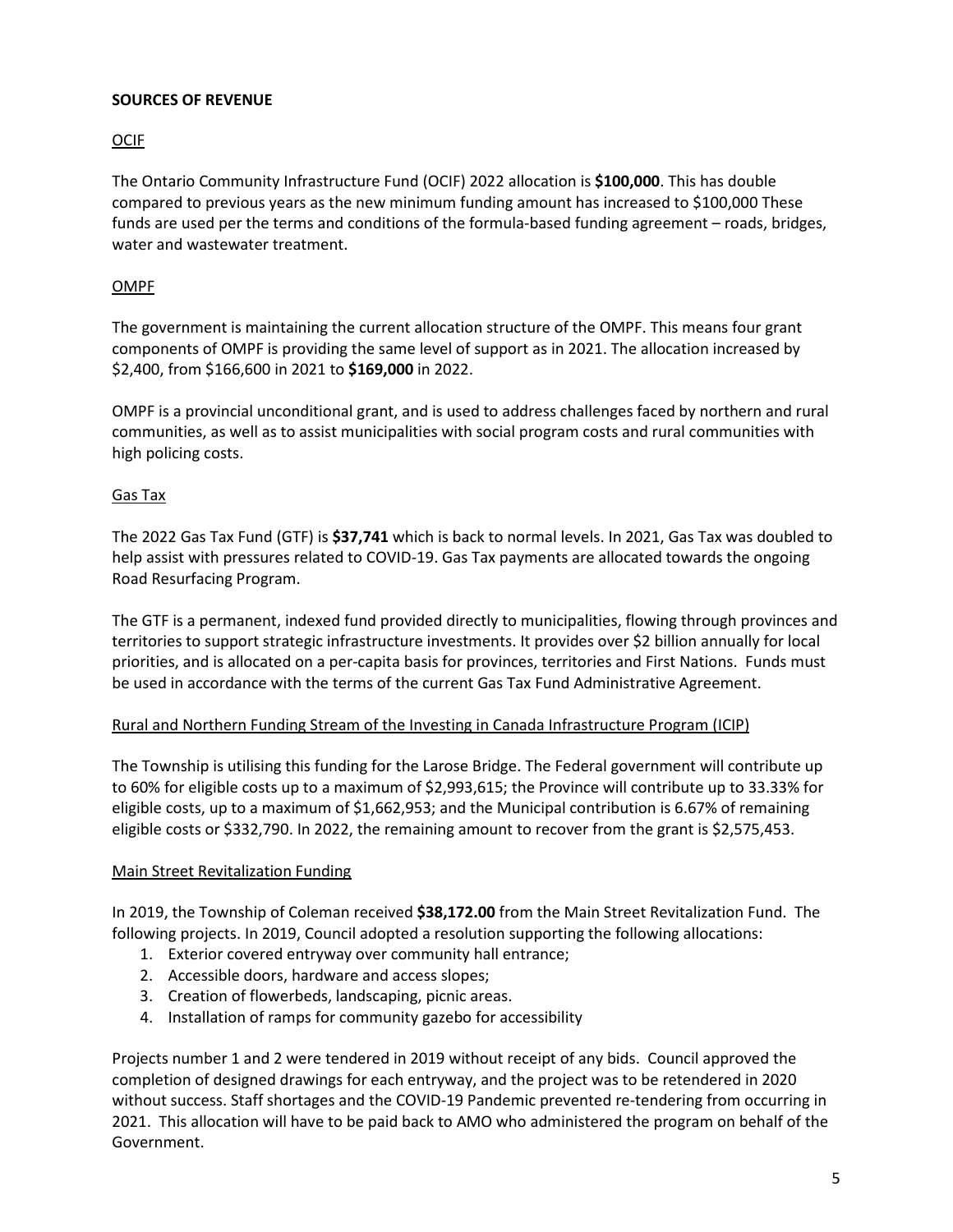#### Miscellaneous Income

The Township received the NORDS Transfer payment agreement and we are expecting two payments of \$64,427 in 2022.

Bass Lake revenues were increased to Pre-pandemic levels.

In 2021, the Municipality increased user fees for Municipal Water Users in accordance with recommendations made from previous Financial Audits generating an additional \$4,500 in revenues.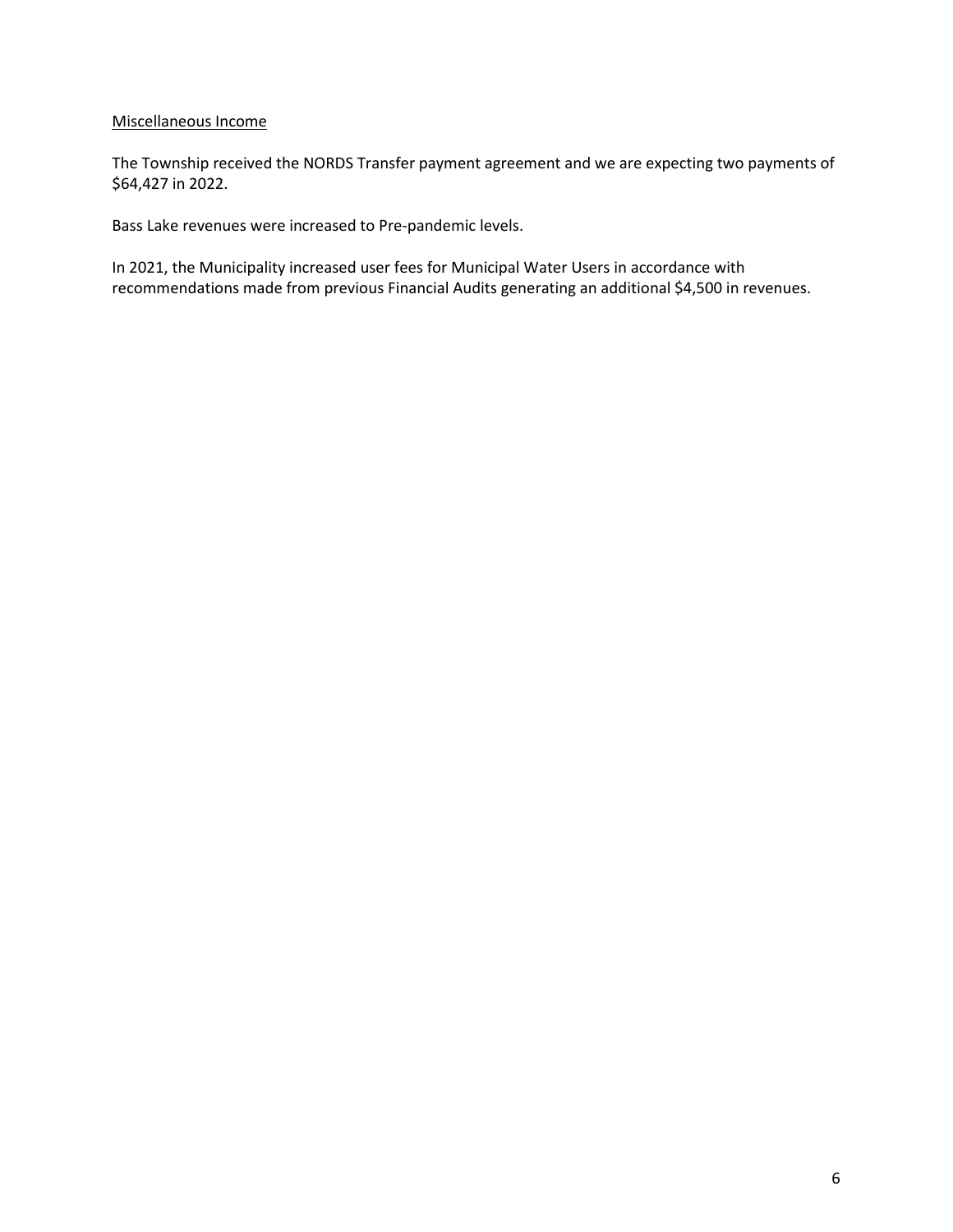#### <span id="page-6-0"></span>**EXPENDITURES**

2022 Breakdown of Expenses with Bridge & illustration

| 2022 Proposed Budget                      | <b>Expenses</b> |      |
|-------------------------------------------|-----------------|------|
| <b>General Government</b>                 | 462,431         | 10%  |
| <b>Protection of Service</b>              | 221,130         | 5%   |
| <b>Transportation Services</b>            | 3,499,735       | 75%  |
| <b>Environmental Services</b>             | 108,118         | 2%   |
| <b>Health Services</b>                    | 147,755         | 3%   |
| Social & Family Services                  | 89,500          | 2%   |
| <b>Recreation &amp; Cultural Services</b> | 157,587         | 3%   |
| Planning & Development                    | 10,710          | 0%   |
| <b>Total</b>                              | 4,696,965       | 100% |

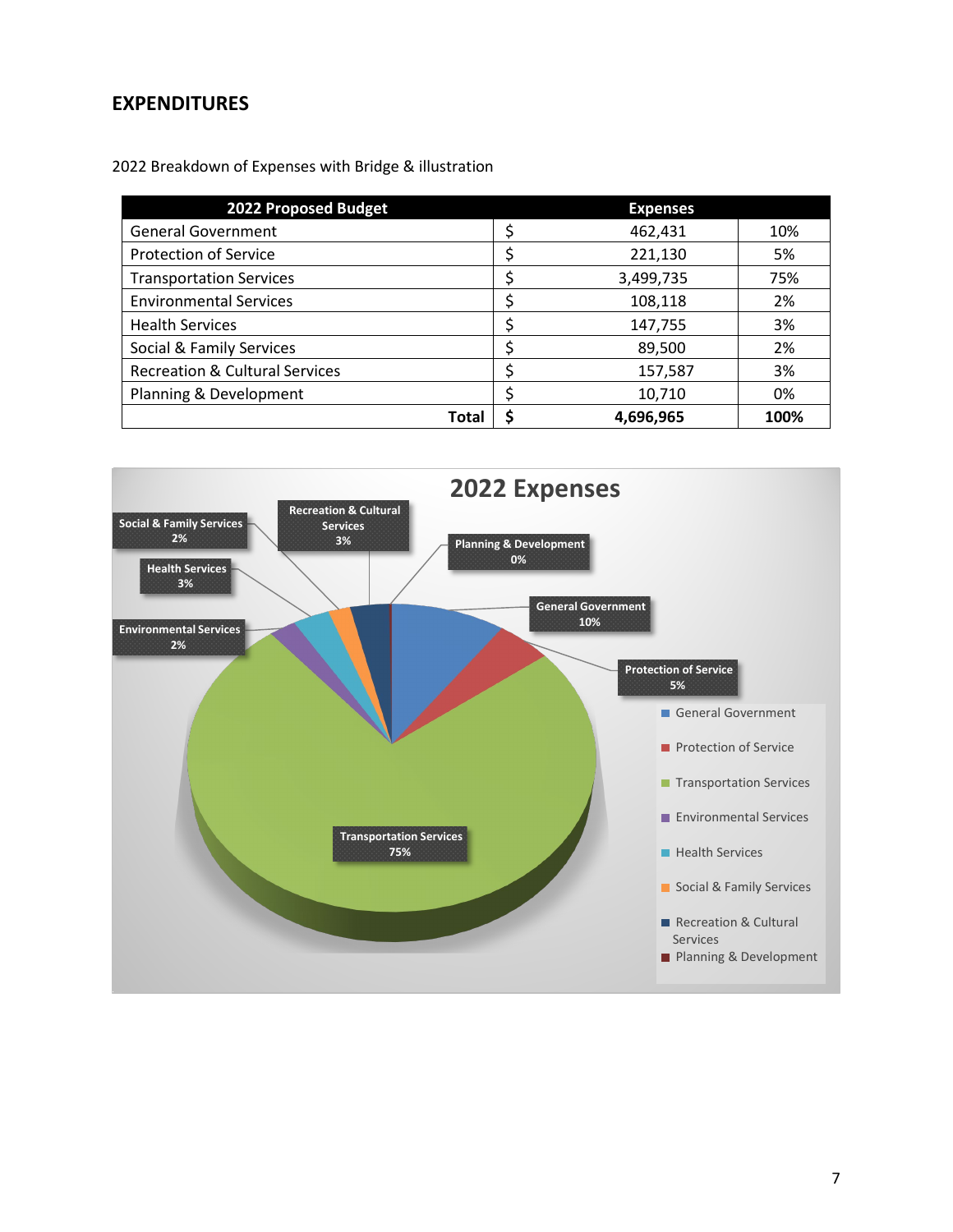#### <span id="page-7-0"></span>**EXPENDITURE HIGHLIGHTS**

#### **External Agencies**

|                                  | 2021 Statement (\$) | 2022 Statement (\$) |  |  |  |
|----------------------------------|---------------------|---------------------|--|--|--|
| <b>Ontario Provincial Police</b> | 125,880.00          | 118,636             |  |  |  |
| <b>DTSSAB</b>                    | 200,505.00          | 206,279.00          |  |  |  |
| <b>MPAC</b>                      | 28,456.62           | 28,184.00           |  |  |  |
| <b>Timiskaming Health Unit</b>   | 30,284.34           | 30,890.03           |  |  |  |
| <b>Medical Doctor Contract</b>   | 8,565.00            | 8,565.00            |  |  |  |
| <b>OCWA</b>                      | 14,772.00           | 18,566              |  |  |  |
| <b>Airport</b>                   | 5,551.35            | 5,551.35            |  |  |  |

#### **2022 Proposed Capital Expenditures Budget**

The 2022 Capital Budget includes numerous and ongoing initiatives that prepare for the long-term viability and sustainability of Coleman Township and is estimated at **\$3,359,999.** This year's capital budget includes completing the replacement of the Larose Bridge at a tendered cost of \$4,987,713 which is 93.33% funded by the Federal and Provincial Governments. The Municipal portion of the bridge cost is \$331,145 and was borrowed from CIBC and is amortized over a ten-year period. The cost will be \$33,000 per year until the debt is paid in full. For a complete list of capital expenditures see **Appendix A.**  Project work is being funded by the user tax levy, user fee revenues, and provincial/federal grant funding.

#### **2022 Proposed Remuneration**

The Consumer Price Index for Ontario rose 3.5% in the 12 months (January to December 2021). The municipal wage grid movement totalled 3.5% for 2022 and was budgeted accordingly. Summer student wages were increased in the budget as we are planning on having more students for Bass Lake programs this year.

#### **2022 Proposed Donation Budget**

Municipal donations were determined based on the 2021 budget which was based on funds available. Each year, the Township receives more donation requests than it can fund, and aims to share available resources. The Budget Committee and Council recognizes the valued contributions of area citizens and their commitments to various groups and organizations which provide events and programs to benefit our communities; and each year, Council must identify where funds are allocated. For a complete List, see **Appendix C**.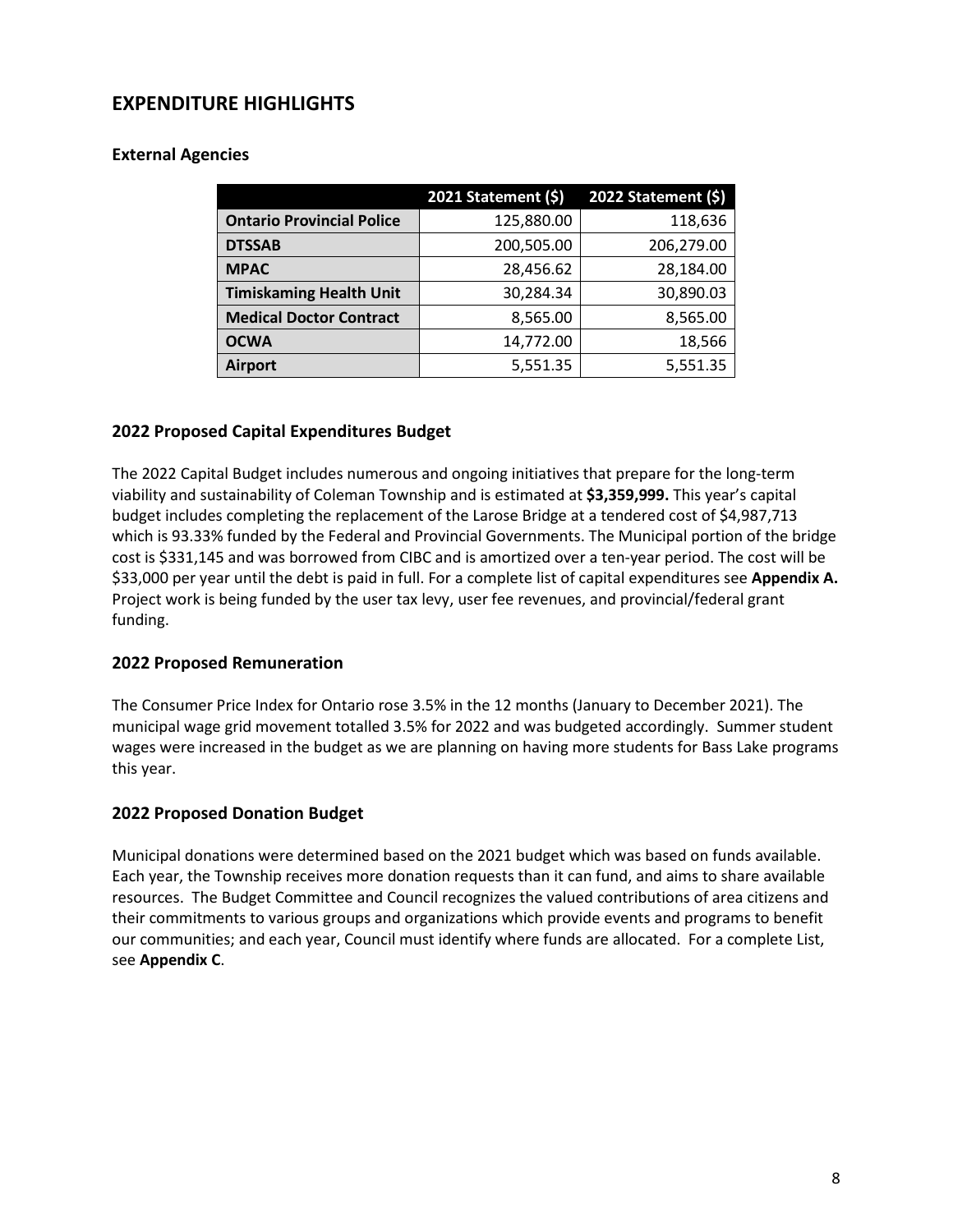#### <span id="page-8-0"></span>**IMPACT ON PROPERTY TAXES**

The Township continues to grow and has generated growth in property assessment of 1.40 % in 2022 (See **Appendix D**). The Township issued 12 building permits in 2021. This continued increased tax base allows the Township to maintain municipal tax rates at the same level as 2021.

MPAC has delayed reassessments for all properties in 2022 again due to the COVID-19 Pandemic. The growth in assessment has come from new construction and is predicted to be the same for 2022. A property re-assessment is scheduled to take place in 2023 with the anticipated same phased approach as in the last 2 assessment cycles, a 4-year cycle with a phase-in approach to properties that increase in assessed value.

#### <span id="page-8-1"></span>**SUMMARY**

The 2022 budget addresses operational and infrastructure needs to maintain appropriate municipal service levels required by our community.

The budget proposal has no increase to the tax levy for tax payers.

The Finance committee recommends to move forward with the 2022 road program from Miller but will re-evaluate priorities in April, when conditions allow.

The Committee recognizes the impacts that COVID-19 continues to have on municipal operations; however, Staff along with Finance committee will closely monitor the 2022 financial reports to ensure that the Municipality is sustaining desired levels of services, while moving forward with current development to ensure progressive growth in 2022.

It should be noted, the 2022 proposed budget excludes budgeted dollars for Landfill or Asset Management. Both areas have requirements to be fulfilled. With Council's direction, allocation of the surplus dollars should be determined based on staff recommendation.

Finance Committee Members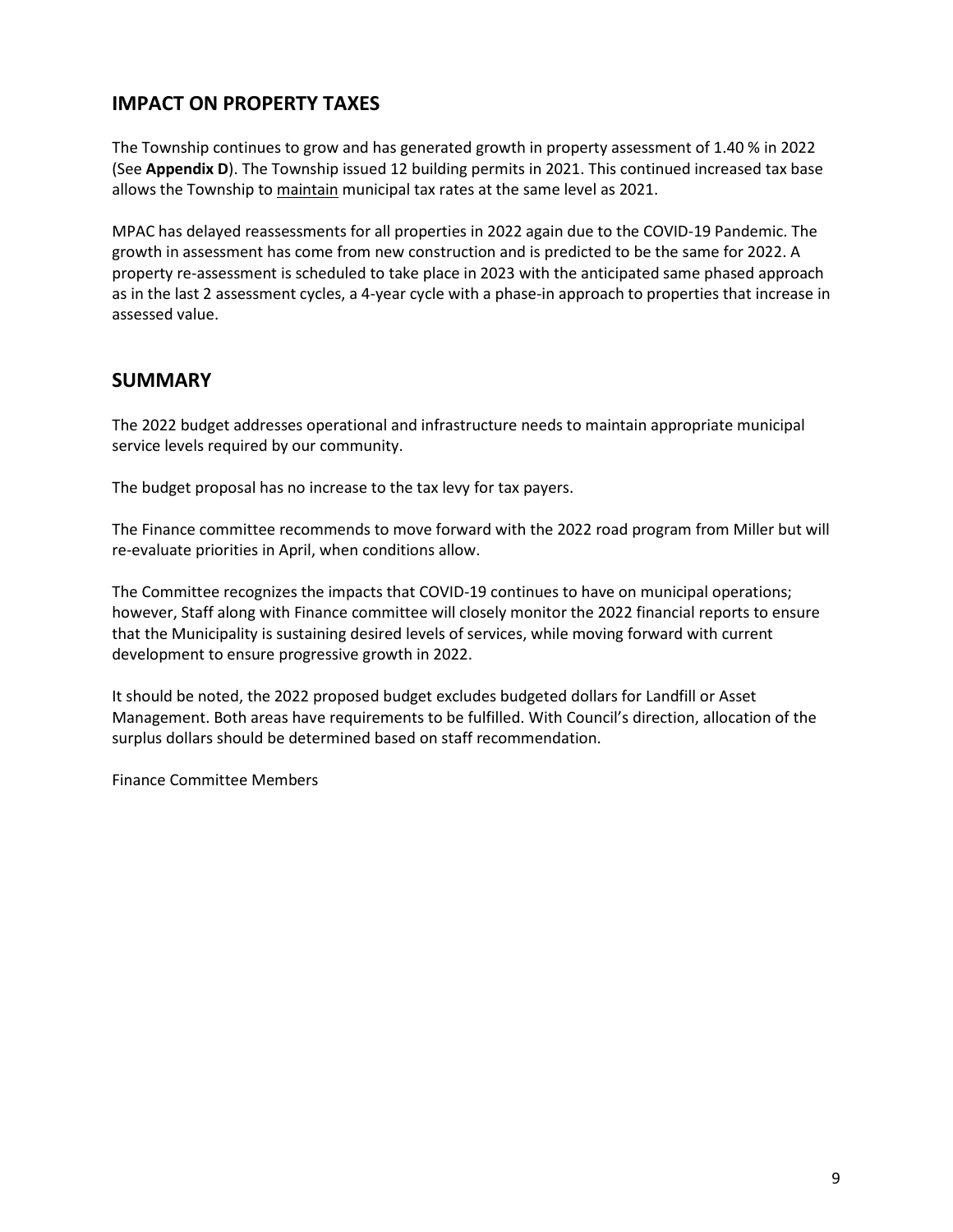# **Appendix A: 2022 Projects and Capital Expenditures Budget Summary**

| 2022<br><b>Project and Capital Budget Summary</b> |                                                |                  |                                                                                                                                                                                                                     |  |  |  |  |  |  |
|---------------------------------------------------|------------------------------------------------|------------------|---------------------------------------------------------------------------------------------------------------------------------------------------------------------------------------------------------------------|--|--|--|--|--|--|
|                                                   |                                                |                  |                                                                                                                                                                                                                     |  |  |  |  |  |  |
| <b>Buildings</b>                                  | <b>Municipal Maintenance Projects:</b>         |                  |                                                                                                                                                                                                                     |  |  |  |  |  |  |
|                                                   | - Accessible Entrance Municipal Building       | \$<br>45,000.00  |                                                                                                                                                                                                                     |  |  |  |  |  |  |
|                                                   | - Replacement of Community Hall Entrance       |                  |                                                                                                                                                                                                                     |  |  |  |  |  |  |
|                                                   | Drop Box/Outdoor Bulletin Board/Little Library | \$<br>5,000.00   |                                                                                                                                                                                                                     |  |  |  |  |  |  |
|                                                   | <b>Structure Demolition (vested property)</b>  | S<br>6,000.00    |                                                                                                                                                                                                                     |  |  |  |  |  |  |
|                                                   | Office Equipment Upgrades Replacement          | \$<br>18,500.00  | Cabinets, Chairs, printers, laptops, ipads, dedicated<br>server and software                                                                                                                                        |  |  |  |  |  |  |
|                                                   | <b>Sub Total</b>                               | \$<br>74,500.00  |                                                                                                                                                                                                                     |  |  |  |  |  |  |
| <b>Fire</b><br><b>Department</b>                  | <b>SCBA</b>                                    | \$<br>7,000.00   | Current units outdated/obsolete                                                                                                                                                                                     |  |  |  |  |  |  |
|                                                   | <b>Sub Total</b>                               | \$<br>7,000.00   |                                                                                                                                                                                                                     |  |  |  |  |  |  |
| <b>Public Works</b>                               | Truck Purchase - 4x4 Standard Cab              | Ś<br>10,632.00   | Financed over 48 months (2018-2022)                                                                                                                                                                                 |  |  |  |  |  |  |
|                                                   | <b>Bass Lake Crossing Installation</b>         | Ś<br>7,269.00    | Amortized over 7 years (2017-2024)                                                                                                                                                                                  |  |  |  |  |  |  |
|                                                   | Road Resurfacing Program                       | \$<br>243,600.00 | Amortized over 10 years (2012-2022) - Annual Gas<br>Tax Funds allocated. Follow-up surface treatment<br>application required. Proposed to extend existing<br>agreement 3.5 years (pending approval from<br>Council) |  |  |  |  |  |  |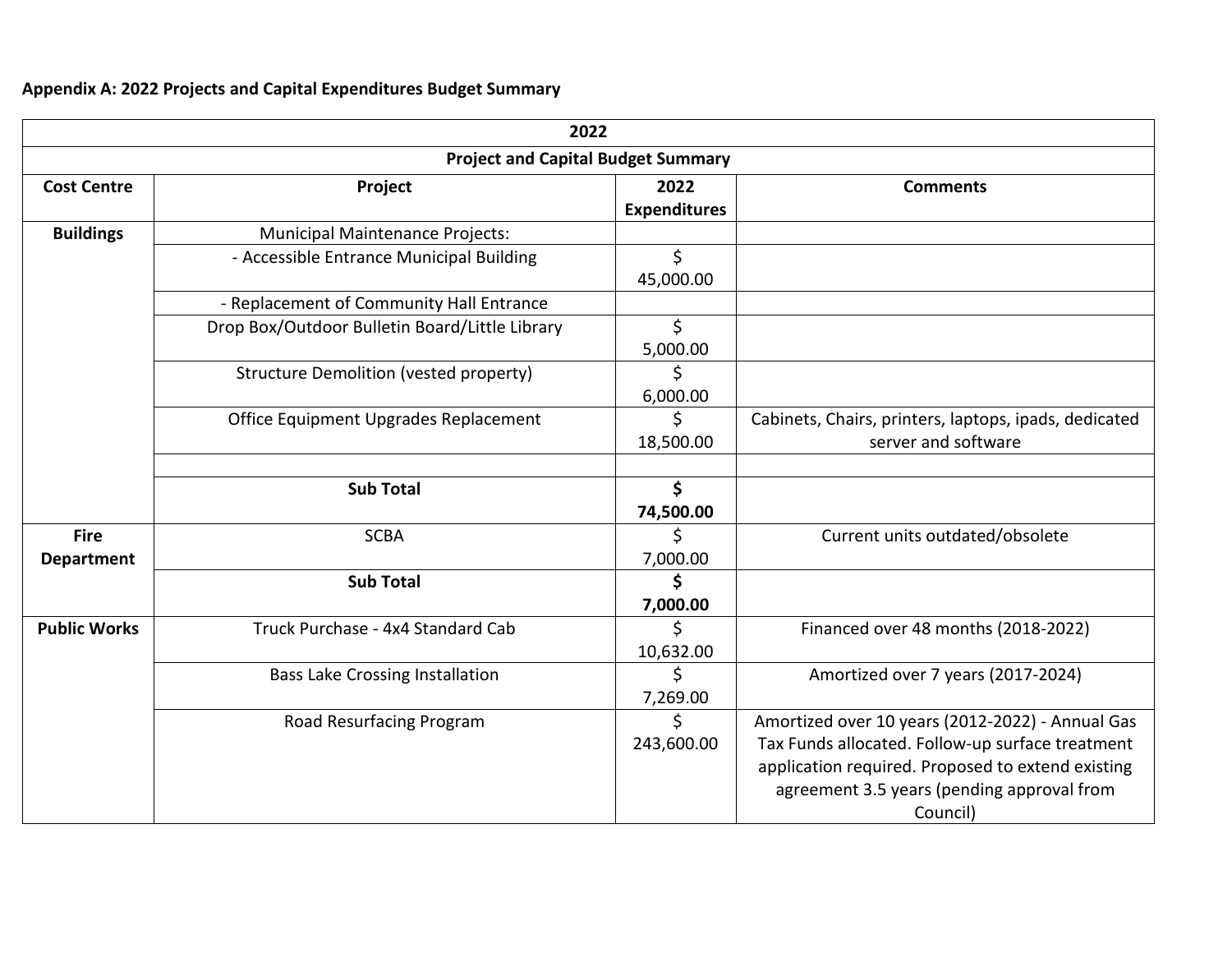|                  | Larose Bridge Rehabilitation                   |              | Funded through ICIP - Northern and Rural Stream     |
|------------------|------------------------------------------------|--------------|-----------------------------------------------------|
|                  |                                                | 2,906,598.00 | Project total is \$4.987M, \$4.6 funded). Remaining |
|                  |                                                |              | expenses to come in 2022.                           |
|                  | Replace Street Signs, Plow Blades & Culverts   | \$           | Road Name Signs \$3,500, Blades \$3,000, Culverts   |
|                  |                                                | 10,500.00    | \$4,000                                             |
|                  | <b>Sub Total</b>                               |              |                                                     |
|                  |                                                | 3,178,599.00 |                                                     |
| <b>Bass Lake</b> | Infrastructure Upgrades                        |              |                                                     |
|                  | <b>Concession Stand washroom Retrofit:</b>     |              |                                                     |
|                  |                                                |              |                                                     |
|                  | *Construction - Showers and washrooms, Upgrade | Ś.           | Funded through ICIP - COVID-19 Stream (\$99,900k)   |
|                  | outhouses and shower houses and sheds          | 99,900.00    |                                                     |
|                  | <b>Sub Total</b>                               | S            |                                                     |
|                  |                                                | 99,900.00    |                                                     |
| <b>Planning</b>  | Landfill Expansion                             |              | Preliminary Work for Landfill Requirements          |
|                  |                                                |              |                                                     |
|                  | <b>Total</b>                                   |              |                                                     |
|                  |                                                | 3,359,999.00 |                                                     |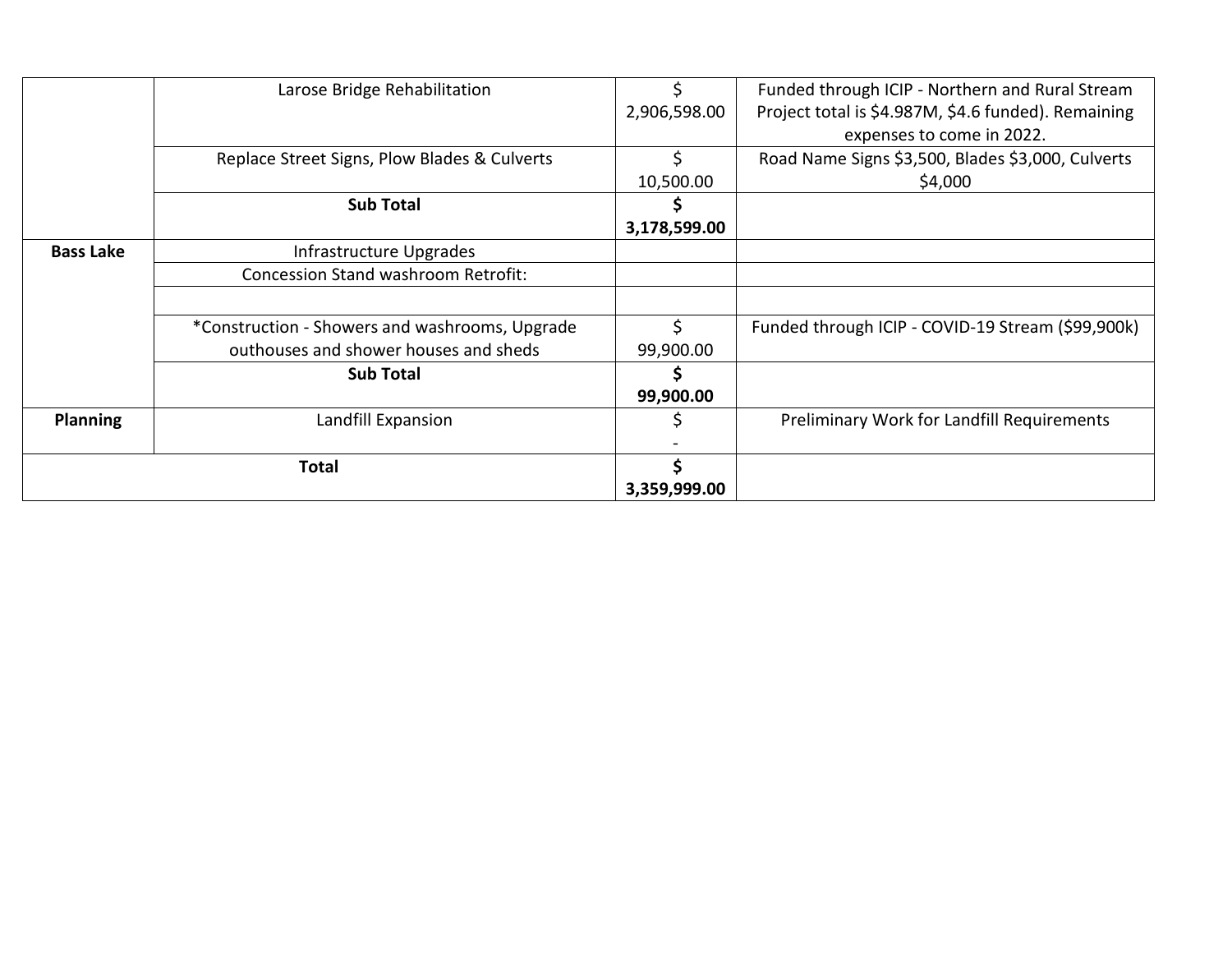#### **Appendix B: 2022 Donation Budget**

# **2022 DONATION LIST**

| <b>Recipient</b>                                                                                                                       |                      | 2022 Budget                                |
|----------------------------------------------------------------------------------------------------------------------------------------|----------------------|--------------------------------------------|
| <b>Cobalt Public Library (Grant)</b>                                                                                                   | \$                   | 1,500.00                                   |
| <b>Cobalt Public Library</b>                                                                                                           | \$                   | 500.00                                     |
| <b>Libraries (16-7985)</b>                                                                                                             | \$                   | 2,000.00                                   |
| <b>Cobalt Mining Museum</b>                                                                                                            | \$                   | 2,000.00                                   |
| <b>Cobalt Historical Society</b>                                                                                                       | \$                   | 2,000.00                                   |
| <b>Cobalt Bunker</b>                                                                                                                   | \$                   | 2,000.00                                   |
| <b>Cobalt Classic Theatre</b>                                                                                                          | \$                   | 2,000.00                                   |
| <b>Culture (16-1285)</b>                                                                                                               | \$                   | 8,000.00                                   |
| <b>Town of Cobalt</b>                                                                                                                  | \$                   |                                            |
| Contribution to Water Park (2012-2013-2014)<br><b>Recreation (16-7285)</b>                                                             | \$                   |                                            |
| <b>Temiskaming Transit</b>                                                                                                             | \$                   | 2,500.00                                   |
| <b>Transit (16-3252)</b>                                                                                                               | \$                   | 2,500.00                                   |
| Cobalt/Coleman Catholic Cemetery<br><b>Silverland Cemetery</b><br>Royal Canadian Legion Cemetery (Hail)<br><b>Cemeteries (16-5580)</b> | \$<br>\$<br>\$<br>\$ | 1,750.00<br>1,750.00<br>500.00<br>4,000.00 |
| <b>Seniors Van Service</b>                                                                                                             | \$                   | 500.00                                     |
| <b>Community Living</b>                                                                                                                | \$                   | 500.00                                     |
| <b>Cobalt Food Bank</b>                                                                                                                | \$                   | 1,000.00                                   |
| Other                                                                                                                                  | \$<br>\$             | 350.00                                     |
| St Pat School                                                                                                                          |                      | 150.00                                     |
| Xmas Lights (1st & 2nd Prizes)                                                                                                         | \$                   |                                            |
| Fishermen Derby                                                                                                                        | \$                   |                                            |
| <b>Temiskaming Nordic</b>                                                                                                              | \$                   |                                            |
| <b>Biker's Reunion Sponsorship</b>                                                                                                     | \$                   |                                            |
| Golden Age Club - 45th Anniversary Celebration                                                                                         | \$                   |                                            |
| Tri-Town Ski Village (Bus Sponsorship)                                                                                                 | \$                   | 500.00                                     |
| Cobalt Coleman Lions Club (Canada Day)                                                                                                 | \$                   | 800.00                                     |
| Misc. (16-1285)                                                                                                                        |                      | \$<br>3,800.00                             |
|                                                                                                                                        | \$                   | 20,300.00                                  |